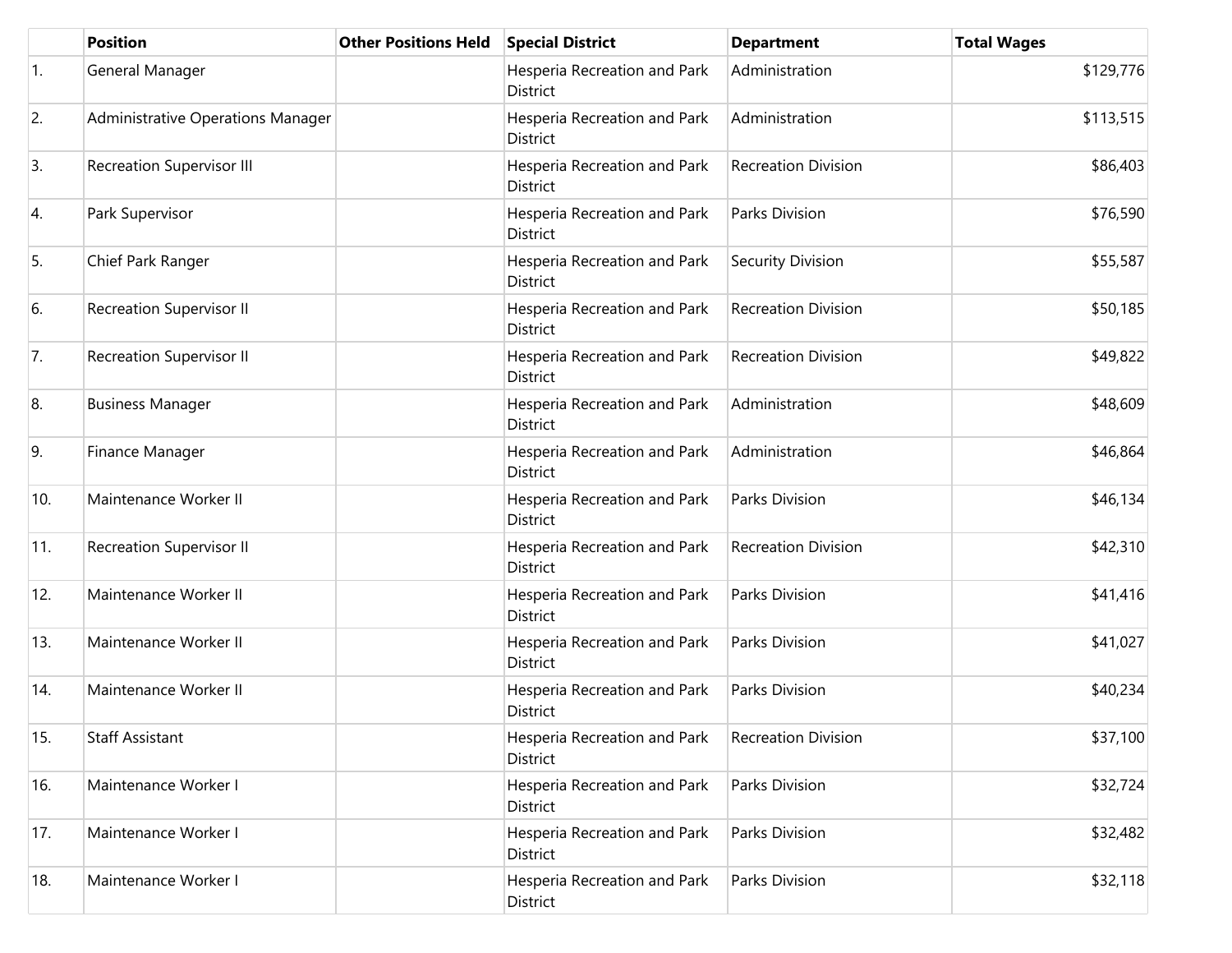| 19. | Maintenance Worker I | Hesperia Recreation and Park<br>District        | Parks Division | \$31,642 |
|-----|----------------------|-------------------------------------------------|----------------|----------|
| 20. | Maintenance Worker I | Hesperia Recreation and Park<br><b>District</b> | Parks Division | \$31,602 |
| 21. | Maintenance Worker I | Hesperia Recreation and Park<br>District        | Parks Division | \$31,512 |
| 22. | Maintenance Worker I | Hesperia Recreation and Park<br>District        | Parks Division | \$31,512 |
| 23. | Maintenance Worker I | Hesperia Recreation and Park<br>District        | Parks Division | \$31,512 |
| 24. | Maintenance Worker I | Hesperia Recreation and Park<br>District        | Parks Division | \$31,512 |
| 25. | Maintenance Worker I | Hesperia Recreation and Park<br><b>District</b> | Parks Division | \$31,512 |
| 26. | Maintenance Worker I | Hesperia Recreation and Park<br>District        | Parks Division | \$31,512 |
| 27. | Maintenance Worker I | Hesperia Recreation and Park<br>District        | Parks Division | \$31,512 |
| 28. | Maintenance Worker I | Hesperia Recreation and Park<br>District        | Parks Division | \$31,512 |
| 29. | Maintenance Worker I | Hesperia Recreation and Park<br>District        | Parks Division | \$31,512 |
| 30. | Maintenance Worker I | Hesperia Recreation and Park<br>District        | Parks Division | \$31,512 |
| 31. | Maintenance Worker I | Hesperia Recreation and Park<br>District        | Parks Division | \$31,512 |
| 32. | Maintenance Worker I | Hesperia Recreation and Park<br><b>District</b> | Parks Division | \$31,512 |
| 33. | Maintenance Worker I | Hesperia Recreation and Park<br>District        | Parks Division | \$31,512 |
| 34. | Maintenance Worker I | Hesperia Recreation and Park<br>District        | Parks Division | \$31,512 |
| 35. | Maintenance Worker I | Hesperia Recreation and Park<br>District        | Parks Division | \$31,239 |
| 36. | Maintenance Worker I | Hesperia Recreation and Park<br>District        | Parks Division | \$31,239 |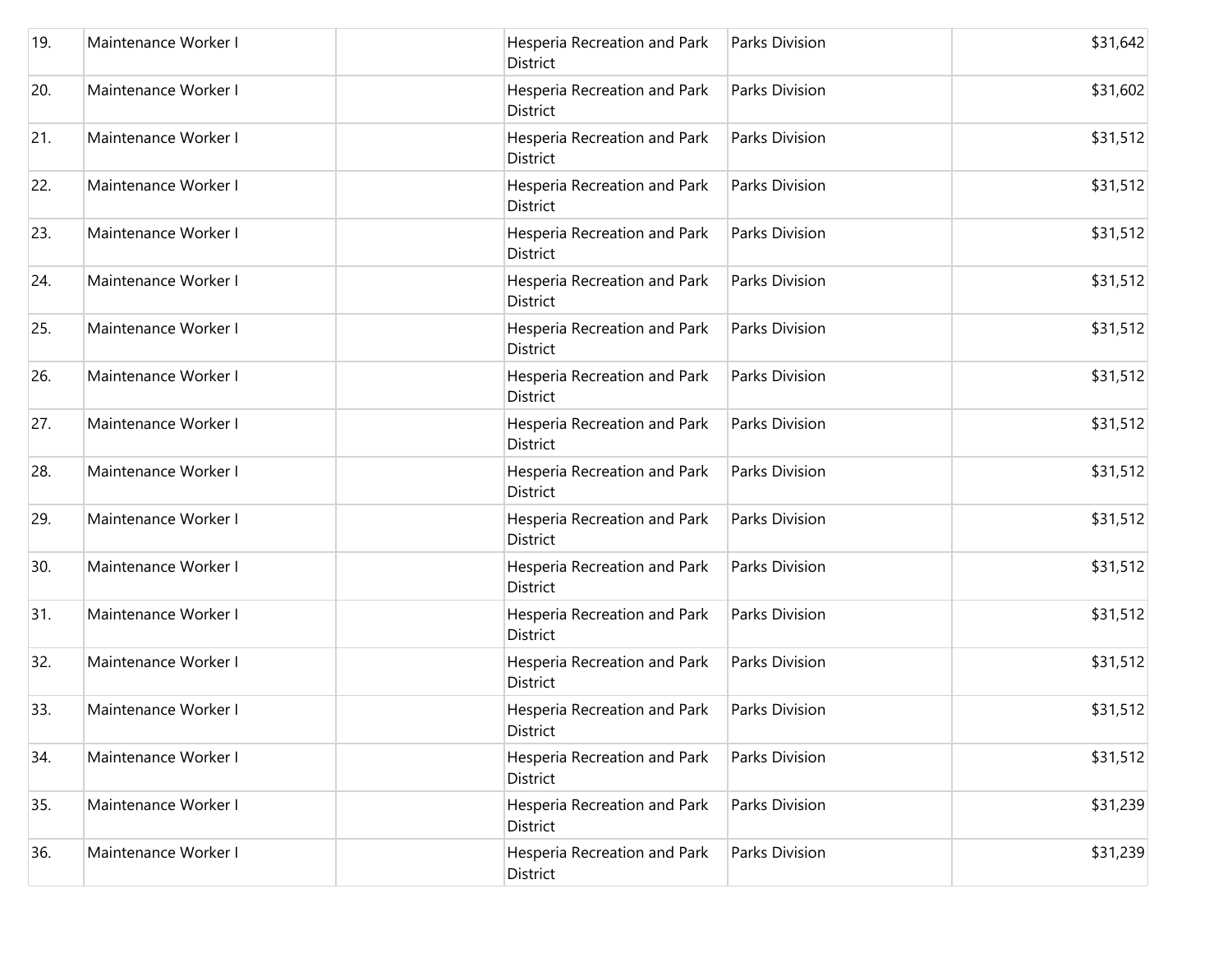| 37. | <b>Facility Coordinator</b>   | District        | Hesperia Recreation and Park | <b>Recreation Division</b> | \$31,134 |
|-----|-------------------------------|-----------------|------------------------------|----------------------------|----------|
| 38. | Senior Receptionist           | <b>District</b> | Hesperia Recreation and Park | Administration             | \$29,600 |
| 39. | Receptionist                  | <b>District</b> | Hesperia Recreation and Park | Administration             | \$28,889 |
| 40. | <b>Account Clerk</b>          | <b>District</b> | Hesperia Recreation and Park | Administration             | \$26,520 |
| 41. | <b>Account Clerk</b>          | District        | Hesperia Recreation and Park | Administration             | \$26,469 |
| 42. | <b>Account Clerk</b>          | District        | Hesperia Recreation and Park | Administration             | \$26,112 |
| 43. | Maintenance Worker I          | <b>District</b> | Hesperia Recreation and Park | Parks Division             | \$25,922 |
| 44. | Maintenance Worker I          | <b>District</b> | Hesperia Recreation and Park | <b>Parks Division</b>      | \$18,087 |
| 45. | Senior Recreation Coordinator | District        | Hesperia Recreation and Park | <b>Recreation Division</b> | \$15,864 |
| 46. | Maintenance Worker I          | District        | Hesperia Recreation and Park | Parks Division             | \$14,921 |
| 47. | Park Ranger                   | District        | Hesperia Recreation and Park | Security Division          | \$12,394 |
| 48. | Pool Manager                  | <b>District</b> | Hesperia Recreation and Park | <b>Recreation Division</b> | \$12,022 |
| 49. | <b>Staff Assistant</b>        | District        | Hesperia Recreation and Park | Administration             | \$11,586 |
| 50. | Bartender                     | <b>District</b> | Hesperia Recreation and Park | <b>Recreation Division</b> | \$11,381 |
| 51. | Bartender                     | District        | Hesperia Recreation and Park | <b>Recreation Division</b> | \$10,564 |
| 52. | <b>Building Maintenance</b>   | District        | Hesperia Recreation and Park | Parks Division             | \$10,408 |
| 53. | <b>Recreation Specialist</b>  | District        | Hesperia Recreation and Park | <b>Recreation Division</b> | \$10,357 |
| 54. | Bartender                     | District        | Hesperia Recreation and Park | <b>Recreation Division</b> | \$10,186 |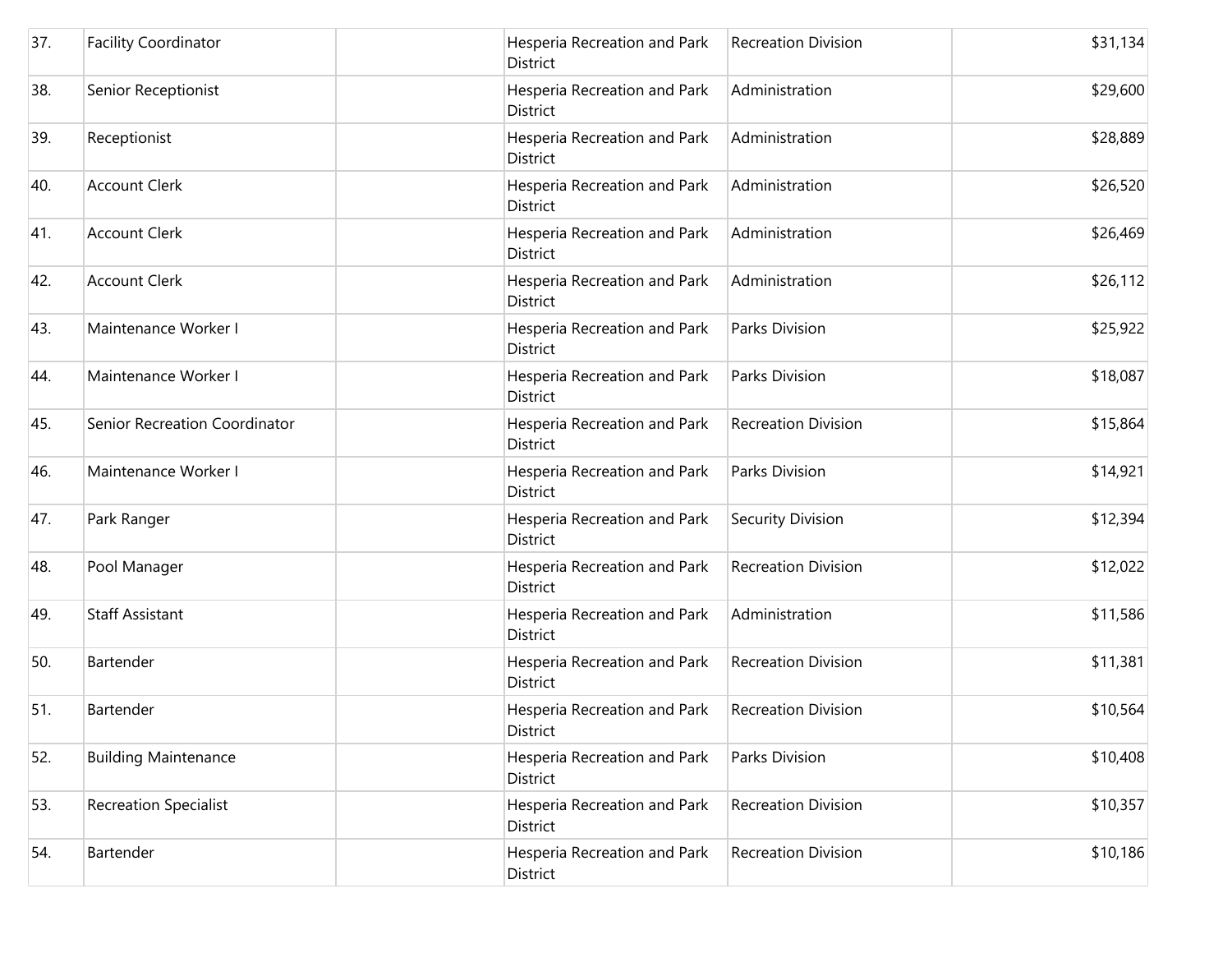| 55. | Park Ranger                  | District        | Hesperia Recreation and Park | Security Division          | \$10,138 |
|-----|------------------------------|-----------------|------------------------------|----------------------------|----------|
| 56. | <b>Recreation Specialist</b> | District        | Hesperia Recreation and Park | <b>Recreation Division</b> | \$9,990  |
| 57. | <b>Recreation Specialist</b> | District        | Hesperia Recreation and Park | <b>Recreation Division</b> | \$9,948  |
| 58. | Office Aide                  | District        | Hesperia Recreation and Park | <b>Parks Division</b>      | \$9,819  |
| 59. | <b>Recreation Specialist</b> | <b>District</b> | Hesperia Recreation and Park | <b>Recreation Division</b> | \$9,759  |
| 60. | Lake Monitor                 | District        | Hesperia Recreation and Park | <b>Recreation Division</b> | \$9,602  |
| 61. | Office Aide                  | <b>District</b> | Hesperia Recreation and Park | Administration             | \$9,595  |
| 62. | Lake Monitor                 | District        | Hesperia Recreation and Park | <b>Recreation Division</b> | \$9,283  |
| 63. | Lake Monitor                 | District        | Hesperia Recreation and Park | <b>Recreation Division</b> | \$9,253  |
| 64. | <b>Building Maintenance</b>  | District        | Hesperia Recreation and Park | Parks Division             | \$9,163  |
| 65. | Office Clerk                 | District        | Hesperia Recreation and Park | Administration             | \$9,134  |
| 66. | Cart Barn Manager            | District        | Hesperia Recreation and Park | <b>Recreation Division</b> | \$9,127  |
| 67. | Pro Shop Attendant           | District        | Hesperia Recreation and Park | <b>Recreation Division</b> | \$9,000  |
| 68. | Office Aide                  | <b>District</b> | Hesperia Recreation and Park | Administration             | \$8,937  |
| 69. | <b>Building Maintenance</b>  | District        | Hesperia Recreation and Park | Parks Division             | \$8,838  |
| 70. | Office Aide                  | District        | Hesperia Recreation and Park | Administration             | \$8,822  |
| 71. | Lake Store Clerk             | District        | Hesperia Recreation and Park | <b>Recreation Division</b> | \$8,810  |
| 72. | Lake Store Clerk             | District        | Hesperia Recreation and Park | <b>Recreation Division</b> | \$8,594  |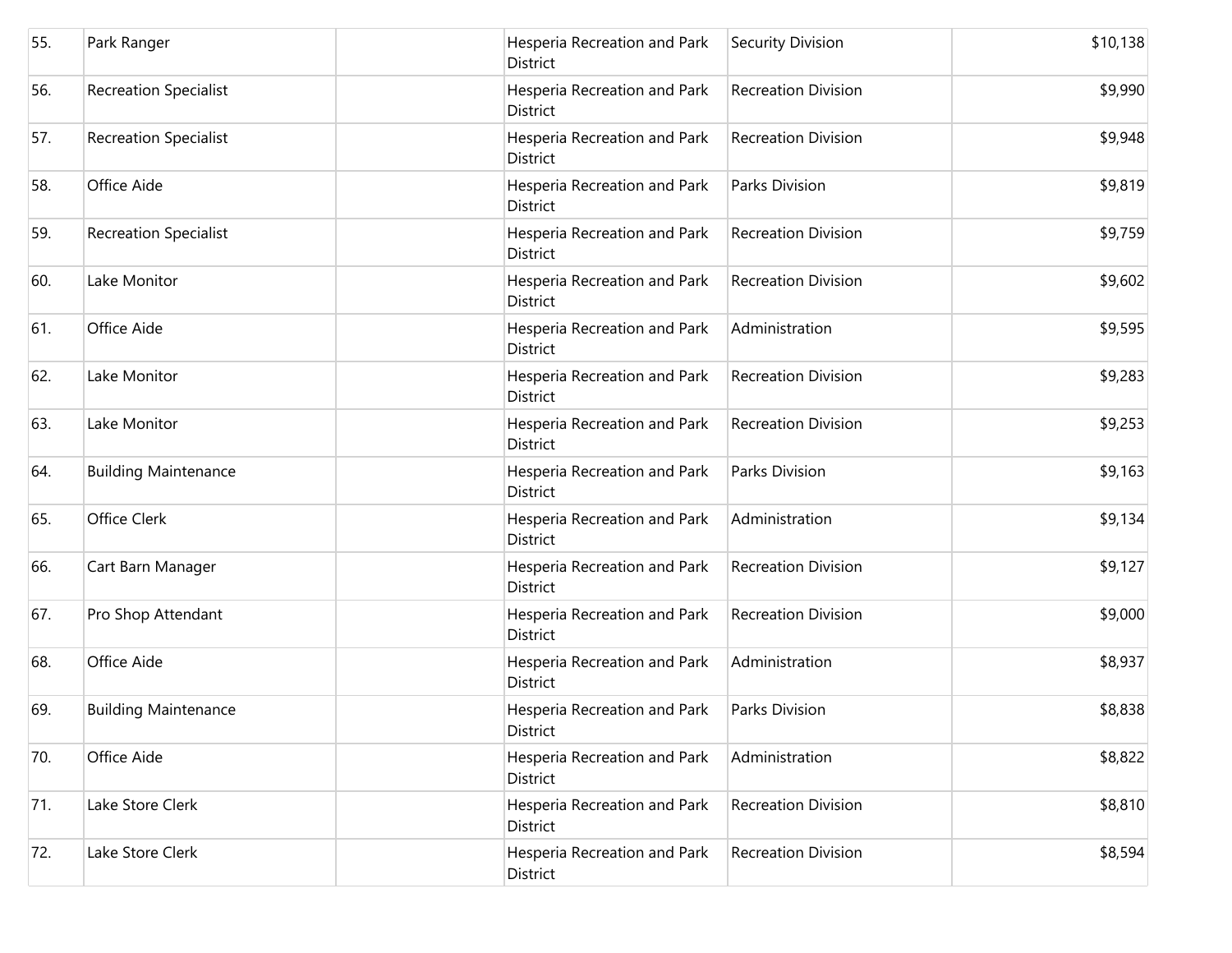| 73. | Lake Monitor                 |                     | Hesperia Recreation and Park<br>District        | <b>Recreation Division</b> | \$8,589 |
|-----|------------------------------|---------------------|-------------------------------------------------|----------------------------|---------|
| 74. | Bartender                    |                     | Hesperia Recreation and Park<br><b>District</b> | <b>Recreation Division</b> | \$8,360 |
| 75. | Lake Monitor                 |                     | Hesperia Recreation and Park<br><b>District</b> | <b>Recreation Division</b> | \$8,331 |
| 76. | <b>Recreation Leader</b>     |                     | Hesperia Recreation and Park<br><b>District</b> | <b>Recreation Division</b> | \$8,238 |
| 77. | <b>Recreation Leader</b>     |                     | Hesperia Recreation and Park<br>District        | <b>Recreation Division</b> | \$8,170 |
| 78. | Lake Store Clerk             |                     | Hesperia Recreation and Park<br><b>District</b> | <b>Recreation Division</b> | \$8,157 |
| 79. | Lake Monitor                 |                     | Hesperia Recreation and Park<br><b>District</b> | <b>Recreation Division</b> | \$8,135 |
| 80. | Lake Store Clerk             |                     | Hesperia Recreation and Park<br><b>District</b> | Recreation Division        | \$8,044 |
| 81. | Lake Store Clerk             |                     | Hesperia Recreation and Park<br><b>District</b> | <b>Recreation Division</b> | \$7,948 |
| 82. | <b>Recreation Leader</b>     |                     | Hesperia Recreation and Park<br>District        | <b>Recreation Division</b> | \$7,849 |
| 83. | Pro Shop Attendant           | Cart Barn Attendant | Hesperia Recreation and Park<br><b>District</b> | <b>Recreation Division</b> | \$7,634 |
| 84. | <b>Building Maintenance</b>  |                     | Hesperia Recreation and Park<br><b>District</b> | Parks Division             | \$7,612 |
| 85. | Recreation Leader            |                     | Hesperia Recreation and Park<br><b>District</b> | <b>Recreation Division</b> | \$7,319 |
| 86. | <b>Recreation Leader</b>     |                     | Hesperia Recreation and Park<br><b>District</b> | <b>Recreation Division</b> | \$7,312 |
| 87. | Recreation Leader            |                     | Hesperia Recreation and Park<br>District        | <b>Recreation Division</b> | \$7,236 |
| 88. | <b>Recreation Specialist</b> |                     | Hesperia Recreation and Park<br><b>District</b> | <b>Recreation Division</b> | \$7,219 |
| 89. | Recreation Leader            |                     | Hesperia Recreation and Park<br><b>District</b> | <b>Recreation Division</b> | \$7,217 |
| 90. | Office Aide                  |                     | Hesperia Recreation and Park<br>District        | Administration             | \$6,916 |